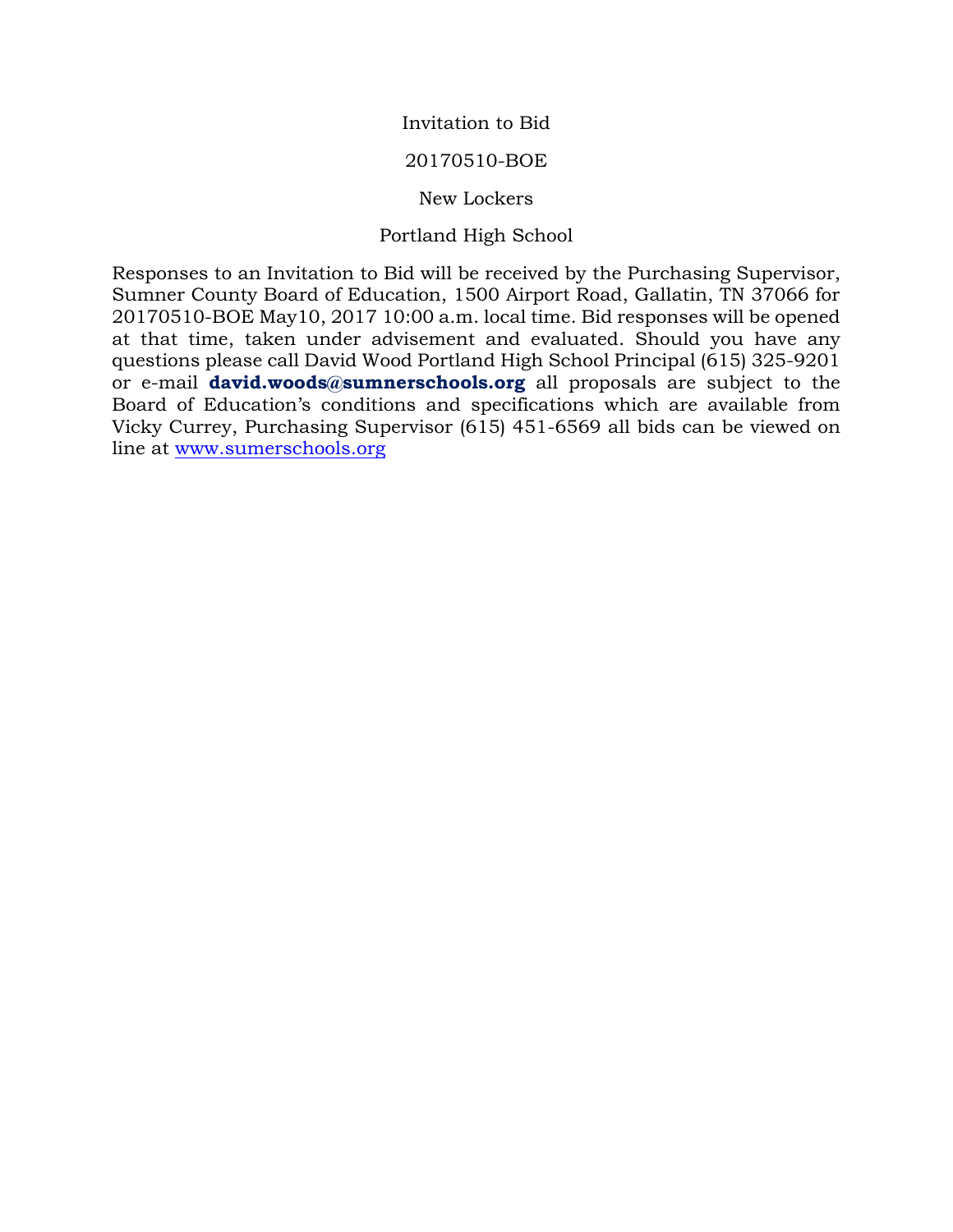#### **NOTICE TO RESPONDENTS**

Responses to an Invitation to Bid will be received by the Purchasing Supervisor in the SUPPORT SERVICE FACILITY CONFERENCE ROOM, Sumner County Board of Education, 1500 Airport Road Gallatin, TN 37066. They will be received until **10:00 a.m. Local Time May 10, 2017 for 20170510 -BOE New Lockers for Portland High School at** which time the responses will be opened, taken under advisement and evaluated. *BIDS WILL BE POSTED ON www.sumnerschools.org*

#### **GENERAL REQUIREMENTS AND CONDITIONS**

-------------------------------------------------------------------------------------------------------------------------------

- 1. The Sumner County Board of Education reserves the right to accept or reject any and/or all responses in whole or in part, and to waive informalities therein.
- 2. Any responses received after the scheduled closing time for the receipt for responses will not be considered.
- 3. If a mistake is discovered after the responses are received, only the Sumner County Board of Education may allow the respondent to withdraw the entire response.
- 4. Partial payments will not be approved unless justification for such payment can be shown. Terms will be net 30 days.
- 5. Payment will not be made until the said 20170404-2-BOE Vision Board are inspected and approved as meeting all specifications by persons appointed by the Sumner County Board of Education.
- 6. Responses submitted must be in a sealed envelope and marked on the outside as follows: **RESPONSE 20170510-BOE New Lockers for Football Players & Coaches Locker Room DEADLINE: May 10, 2017 10:00 a.m. Local Time**
- 7. Facsimile responses will not be considered.
- 8. If a successful bidder violates any terms of their bid, the contract, school board policy or any law they may be disqualified from bidding for a period of two years for minor violations or longer for major violations. Bids from disqualified bidders will not be accepted during the period of disqualification.
- 9. Prices quoted on the response (if any) are to be considered firm and binding until the said **20170510-BOE New Lockers** are in the possession of the Sumner County Board of Education.
- 10. No purchase or contract is authorized or valid until the issuance of a Board Purchase Order in accordance with Board Policy. No Board Employee is authorized to purchase equipment, supplies or services prior to the issuance of such a Purchase Order.
- 11. Any deviation from these stated terms, specifications and conditions must be coordinated with and approved in writing by the Purchasing Supervisor, Vicky Currey (615) 451-6560.
- 12. All bids that exceed \$25,000 must have the Company Name, License Number, Expiration Date thereof and License Classification of Contractor listed on outside of sealed envelope. As required by State of Tennessee Code Annotated 62-6-119.
- 13. The awarded bidder will be required to post a performance and payment bond in the amount of 25% of the contract price if it exceeds \$100,000 as stated by State of Tennessee Code Annotated 12-4-201.
- 14. If the project cost in excess of \$25,000 a performance bond must be secured by the requesting party in an amount equal to the market improvement value.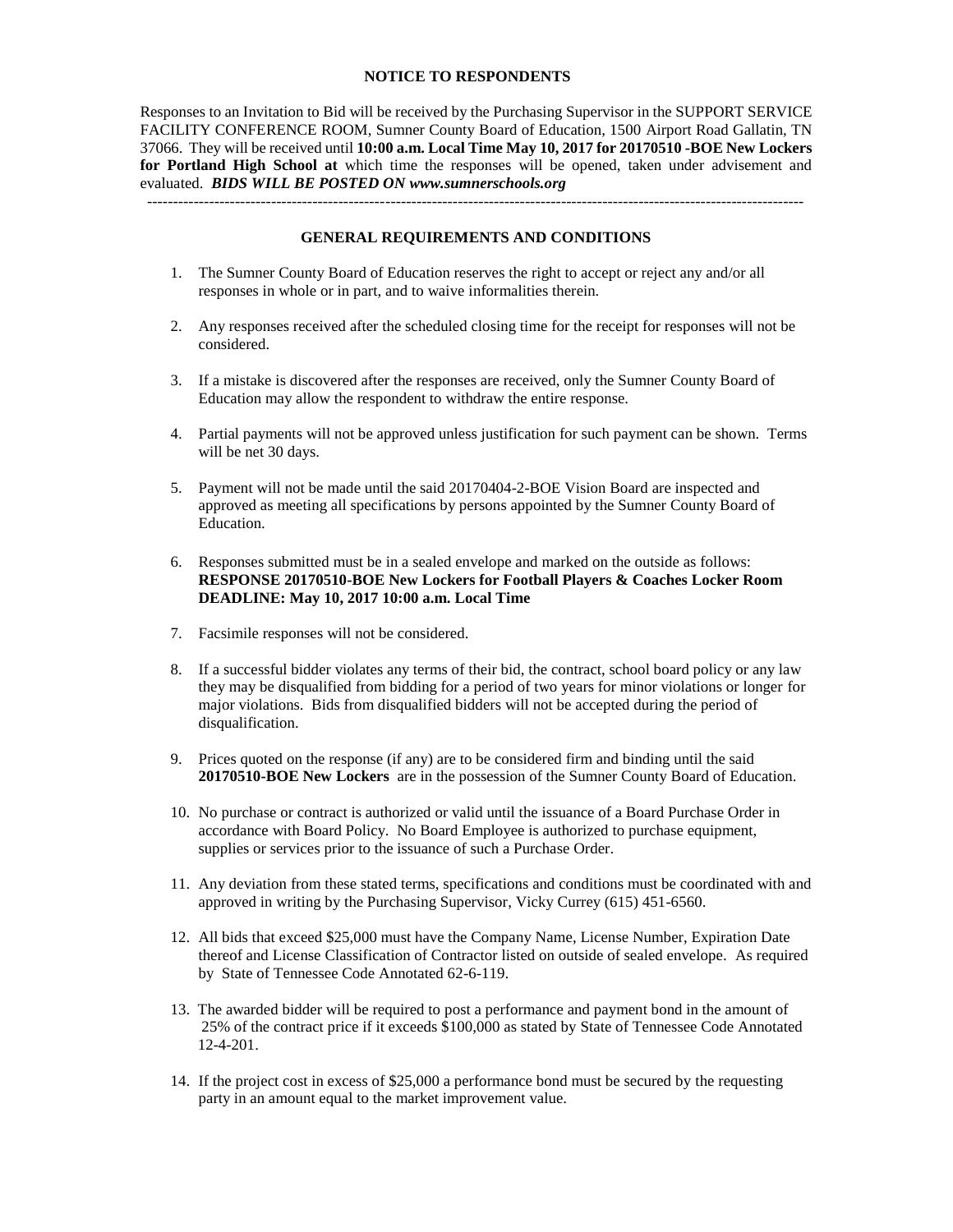# Portland High School

# Football Players & Coaches Locker Room

# New Lockers

This is for new "All Wooden" lockers to replace the old metal lockers in the PHS football locker room. Proposal is for all current metal lockers to be pulled out and discarded and new lockers built within the current locker room.

Locker Specs:

- 80 Player Lockers = 30" W x 92" H x 20" Deep w/appropriate ventilation, hinges & latches, and clothes rods/hangers
- 12 Coaches Lockers = 24 W x 72" H x 20" Deep w/appropriate ventilation, hinges & latches, and clothes rods/hangers

For Question or to visit job site contact David Woods High School Principal 615-325-9201 or via email [david.woods@sumnerschools.org](mailto:david.woods@sumnerschools.org)